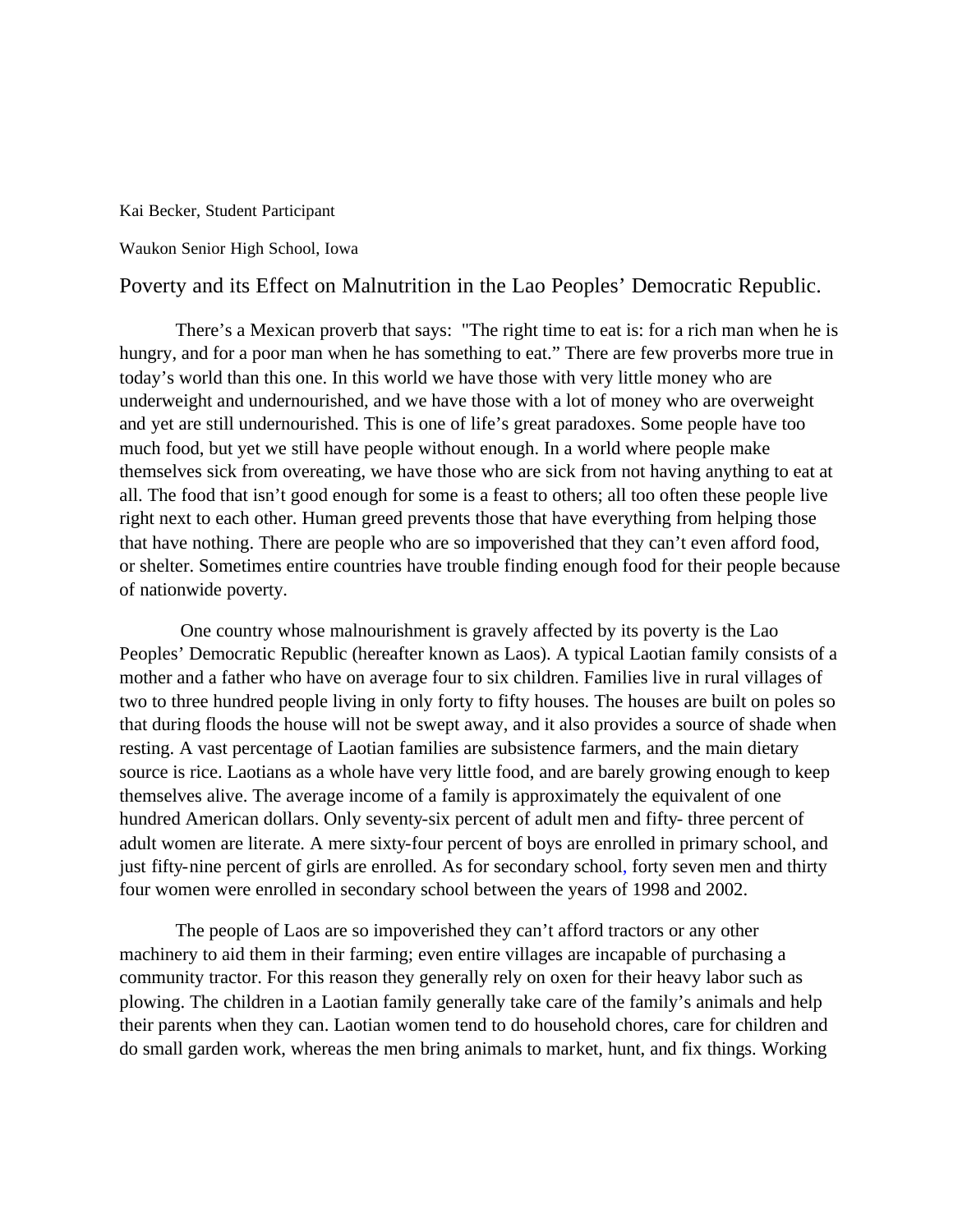in the fields is a job that includes both men and women. Although women have a respected voice in politics it is frequently the men who do the speaking and decision making for the family, and the community. This poverty stricken country is one of the ten poorest countries in the world, one of the least developed countries in the world, and is slow to develop an open market economy; all of which contribute to its continued high rate of malnutrition.

Poverty is a factor that limits nearly every aspect of Laotian life. One of the major impacts it has is the limitation of proper nutrition, and nutritional supplements. The fact that most Laotians are subsistence farmers destroys their ability to advance economically. They don't tend to have anything extra to sell which means they won't be making much money, and therefore cannot buy new modern equipment which restricts agricultural progress. Lack of money forces almost all Laotians to produce rice, even though most of the soil is sandy and poor for growing food of any kind. There is a general dietary lack of vitamin A, iodine, and numerous other vitamins and minerals that are necessary to live a healthy life. Although new foods are being introduced they are still too expensive for the average Laotian to afford. Fourteen percent of children are born underweight, and forty percent of children under five are moderately to severely underweight. Fifteen percent of children suffer from wasting, loss of strength and vigor, and forty one percent suffer from stunting, not reaching their full growth potential. Over two thirds of the population live in rural settings, and although they are the ones who most need assistance they also are the ones who are least likely to benefit from any improvements. This can be attributed to their distance from urban economic centers where they can get a fair price for what they sell. At times families must move miles to another village looking for land to farm on, and it is rare for a family to have more than one rice paddy.

The Laotian government cannot provide adequate services to the people. From the years 1991 through 1995 the budget deficit was greater than ten percent of the gross domestic product. Over half of the government budget is provided by external assistance. Although Laos has the capability of thriving lumber, mining, and hydro power industries the current lack of money limits developments in these projects. Raw material exports are beginning to be a source of income for the country, however lack of sufficient infrastructure and limits on education cripple the production market. Garments and motorcycles are the two largest postproduction exports from Laos, but both have limited value and tend to be adversely affected by market fluctuation. Laos has a communist government which until recently had a centrally controlled economy, and has now implemented a weak market economy. In 1995 the United States agreed to normalize trade relations with Laos; an act that stimulated the Laotian economy.

Laos is not only one of the least developed countries in the world but also is ranked as one of the top ten poorest countries in the world. The rural poor are the most disadvantaged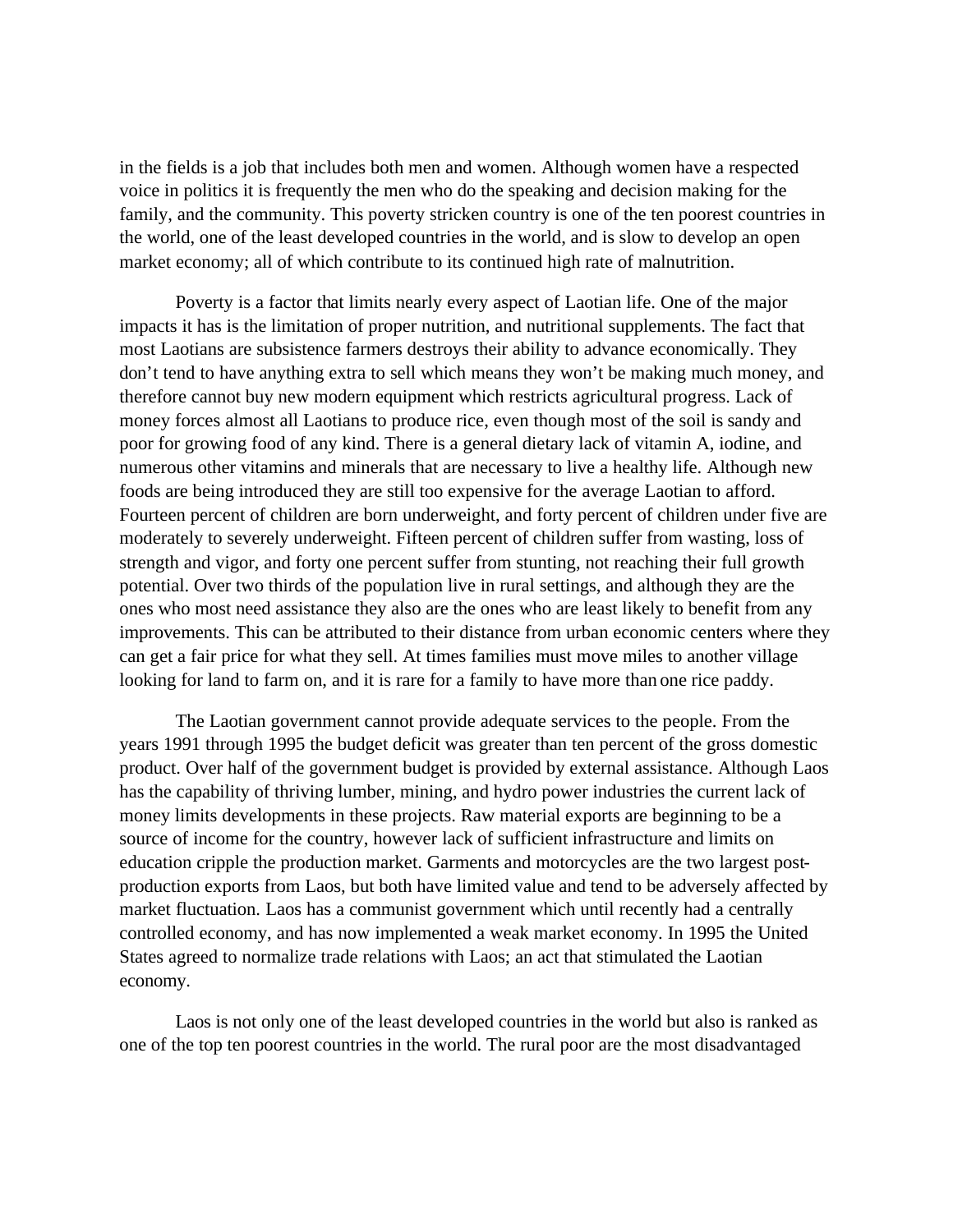because of their lack of access to the central urban economic hubs. The soil is sandy, and the frequent floods and droughts destroy its fertility. Fertilizers are too expensive for the average Laotian to purchase, and therefore the soil remains limited in productivity. Children commonly have distended abdomens, and many die from cases of diarrhea. A number of children are affected by noma which is a condition typically found in malnourished children who have suffered a major disease. Noma eats away at the lips and the cheeks, preventing jaw movement and causing further malnutrition. Children rarely survive noma and those who do are horribly disfigured for life. Vitamin deficiencies cause poor eyesight and sometimes when their eyes bother them enough and if they can afford it a person will have one of their eyes removed.

Gross domestic product per capita is the equivalent of three hundred fifty American dollars. Life expectancy is fifty-one years. Seventy-three percent of Laotians lack access to sanitation, and sixty percent don't even have safe drinking water. Iodine deficiency affects ninety-five percent of the population. Health care is inadequate and AIDS is starting to appear in Laos. The lack of funding for health care costs the Laotian people thousands of lives that would have been saved in better developed countries.

As Laos moves out of its command economy and into a market economy poverty is moving into a slow yet comforting downward trend. The United States is introducing silkworms to the Laotian people as a means of income. The United Nations has numerous projects meant to develop Laos and make them more self-sufficient. These projects include making a shift from subsistence farming to farming enough to sell at market. This would stimulate the economy, increase trade, and allow the Laotian government to offer better services to the Laotian people. Life in general appears to be slowly improving for the Laotian people. Urbanization is increasing which improves access to markets, and easier access to markets means more money.

All of the factors that poverty limits will improve when poverty is decreased. As those factors, such as closeness to markets, increase in health care, etc. are improved poverty will continue to decline. If farmers had the money to buy new machinery or try new agricultural methods they would have more money which would mean they could buy even newer and more advanced machinery. If rural farmers had more money they could move to a more urban setting which would give them more access to money. Having more money would also allow farmers to grow crops other than rice and also to fertilize the soil. They can grow more food and better food, which will improve their health. Laos has the ability and the resources to become a great asset to the entire world if it is given the chance and enough money.

After conducting my research, I recommend that national governments improve trade relations with Laos. Since the United States began normal trade with Laos its economy has steadily improved, and its deficit has decreased. Also other nations will need to share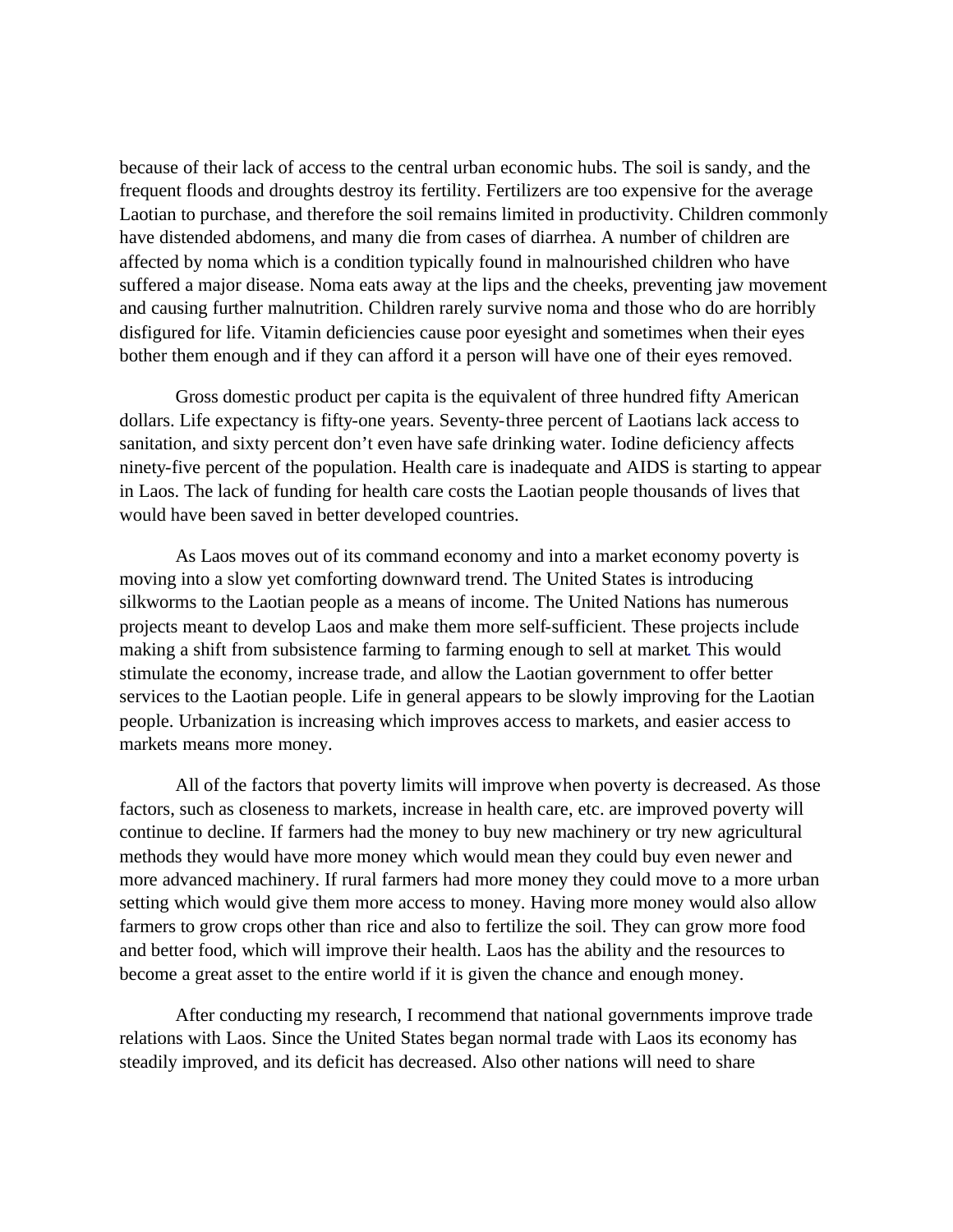technology and research with Laos so that they may become properly developed, and become more self-sufficient. International organizations should send in people to teach the Laotians and help them improve their own research. Laos also could use aid in controlling their floods; limiting floods would reduce damages and an irrigation system could be introduced. Reducing flooding and improving irrigation would allow the soil to become more fertile and less sandy. Private and civic organizations can send money to Laos so that it may pay for improvements and improve the economy. Organizations can offer affordable loans to the Laotian people so that they may establish good credit. Another thing that groups could do to greatly improve the living conditions of the Laotian people is to remove all undetonated military ordinance that are littering the landscape after the Vietnam War. If other nations and private organizations provide help in getting the Laotian people started they should quickly be able to fend for themselves with minimal aid from anybody.

The same principles apply to all poor countries. Governments and organizations need to work together to find cheaper and easier ways to produce food. If food were cheaper and easier to produce, poor countries could afford to grow it or buy it. Funds can be given to the poor so that they might be able to afford food and shelter. Developed nations need to help developing nations with their education system so that more people are properly educated, and that will lead to extensive growth in the number of doctors and scientists and other necessary professionals.

In conclusion I believe that the Laotian people need to make vast improvements to their economy, their farming practices, and to several other aspects of their everyday life, such as improving roadways so that it is easier to get to and from the market, or to increase the number of available markets so that people don't need to travel as far to get to them. The people of Laos need to improve their farming techniques by diversifying crops. Laos is an extremely poor nation that is having immense amounts of trouble taking care of itself. However they don't need excessive amounts of aid; with minor nudges from the U.N., the United States, and other nations and organizations, the Laotian people have proven themselves capable of greatly advancing themselves and improving their way of life. Laos has gargantuan potential to benefit the entire world; all that it needs is just a little bit of monetary aid for it to improve explosively.

This small undernourished nation has the potential to be an important supplier of food to the entire world. All that they need is time, money, and support. With help from other countries Laos could quite possibly become a world superpower if they are given enough time. A Laotian scientist could be the one who discovers the perfect clean burning alternative to gasoline. Perhaps it will be a Laotian doctor that finds a cure for cancer, or polio, or AIDS, but none of this can occur unless poverty is eradicated from Laos. Ultimately the greatest source of